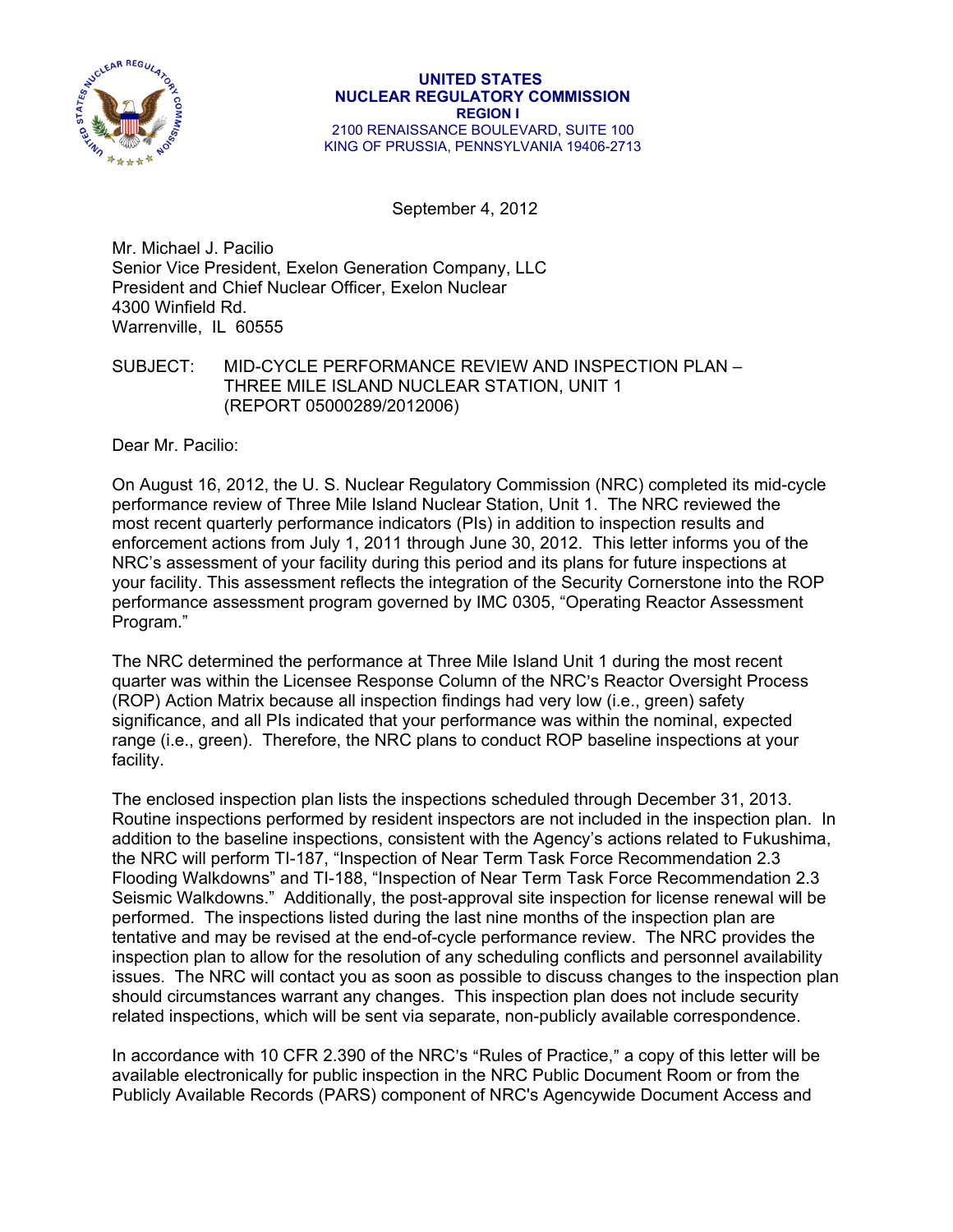Management System (ADAMS). ADAMS is accessible from the NRC Web site at http://www.nrc.gov/reading-rm/adams.html (the Public Electronic Reading Room.

Please contact me at 610-337-5046 with any questions you have regarding this letter.

Sincerely,

**/RA/** 

Gordon K. Hunegs, Chief Projects Branch 6 Division of Reactor Projects

Docket Nos.: 50-289 License Nos.: DPR-50

Enclosure: Three Mile Island Unit 1 Inspection/Activity Plan

cc w/encl: Distribution via ListServ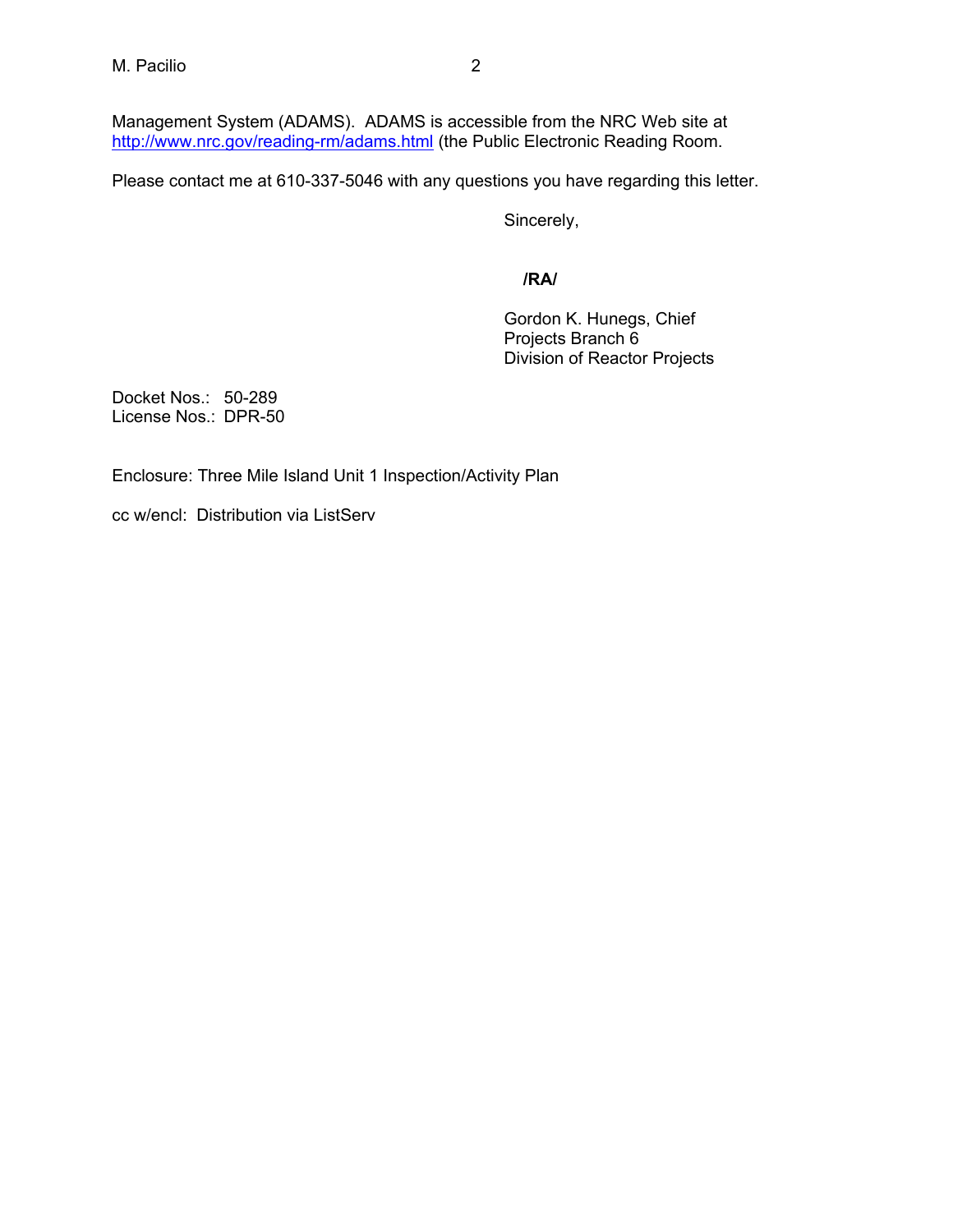Management System (ADAMS). ADAMS is accessible from the NRC Web site at http://www.nrc.gov/reading-rm/adams.html (the Public Electronic Reading Room.

Please contact me at 610-337-5046 with any questions you have regarding this letter.

Sincerely,

## **/RA/**

Gordon K. Hunegs, Chief Projects Branch 6 Division of Reactor Projects

Docket Nos.: 50-289 License Nos.: DPR-50

Enclosure: Three Mile Island Unit 1 Inspection/Activity Plan

cc w/encl: Distribution via ListServ

Distribution w/encl: W. Dean, RA D. Lew, DRA D. Roberts, DRP J. Clifford, DRP C. Miller, DRS P. Wilson, DRS G. Hunegs, DRP

S. Barber, DRP A. Dugandzic, DRP D. Werkheiser, DRP, SRI J. Heinly, DRP, RI J. Heiniy, DRP, Richard<br>C. LaRegina, DRP, Resident AA S. Kennedy, RI OEDO DRS Branch Chiefs (6) D. Screnci, PAO

N. Sheehan, PAO N. McNamara, SLO D. Tifft, SLO RidsNRRPMThreeMileIsland Resource RidsNrrDorlLpl1-2 Resource ROPReports Resource ROPAssessment Resource RidsNrrDirslpab Resource

 DOCUMENT NAME: S:\ROP-13 Mid-Cycle Review\Branch 6\TMI Mid-Cycle letter.docx ADAMS Accession No.: **ML12240A314** 

| <b>SUNSI Review</b><br>l٧ |                | ∇<br>Non-Sensitive<br>Sensitive |  | <b>Publicly Available</b><br>Non-Publicly Available |  |  |
|---------------------------|----------------|---------------------------------|--|-----------------------------------------------------|--|--|
| <b>OFFICE</b>             | RI/DRP         | RI/DRP                          |  |                                                     |  |  |
| <b>NAME</b>               | ADugandzic/ AD | GHunegs/ GKH                    |  |                                                     |  |  |
| <b>DATE</b>               | 08/23/12       | 08/27/12                        |  |                                                     |  |  |

OFFICIAL RECORD COPY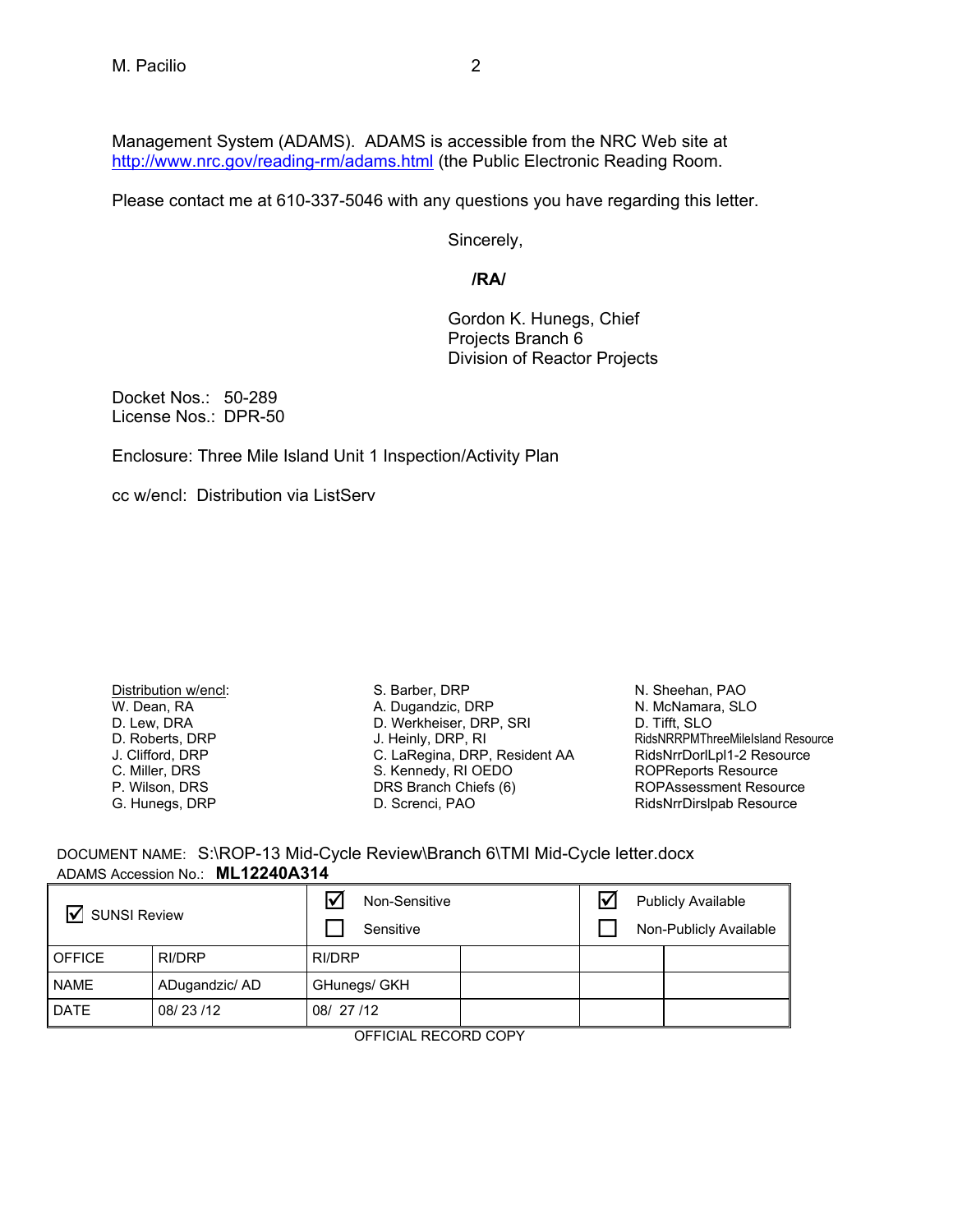**Page 1 of 2 08/27/2012 08:58:52 Report 22**

## **Three Mile Island Inspection / Activity Plan 07/01/2012 - 12/31/2013**

| Unit                                                            |            | <b>Planned Dates</b> |                            |                                                                                                      | No. of Staff   |  |
|-----------------------------------------------------------------|------------|----------------------|----------------------------|------------------------------------------------------------------------------------------------------|----------------|--|
| <b>Number</b>                                                   | Start      | End                  | <b>Inspection Activity</b> | <b>Title</b>                                                                                         | on Site        |  |
| - RAD GAS & LIQ TREATMENT & ENV MONITORING<br>HР<br>$\mathbf 1$ |            |                      |                            |                                                                                                      |                |  |
| 1                                                               | 12/10/2012 | 12/14/2012           | IP 2515/185                | Follow-up on the Industry's Ground Water Protection Initiative                                       |                |  |
|                                                                 | 12/10/2012 | 12/14/2012           | IP 71124.06                | Radioactive Gaseous and Liquid Effluent Treatment                                                    |                |  |
| 1                                                               | 12/10/2012 | 12/14/2012           | IP 71124.07                | Radiological Environmental Monitoring Program                                                        |                |  |
| 1                                                               | 12/10/2012 | 12/14/2012           | IP 71151-OR01              | Occupational Exposure Control Effectiveness                                                          |                |  |
|                                                                 |            |                      | 7111111B                   | - TMI REQUAL INSPECTION WITH P/F RESULTS                                                             | $\mathbf{2}$   |  |
| 1                                                               | 03/11/2013 | 03/15/2013           | IP 7111111B                | Licensed Operator Requalification Program                                                            |                |  |
|                                                                 |            |                      | HР                         | - EXPOSURE CONTROLS AND ALARA INSPECTION                                                             | 1              |  |
| 1                                                               | 01/14/2013 | 01/18/2013           | IP 71124.01                | Radiological Hazard Assessment and Exposure Controls                                                 |                |  |
| 1                                                               | 01/14/2013 | 01/18/2013           | IP 71124.02                | Occupational ALARA Planning and Controls                                                             |                |  |
|                                                                 |            |                      | EP EX                      | - EP EXERCISE EVALUATION                                                                             | 5              |  |
| 1                                                               | 04/15/2013 | 04/19/2013           | IP 7111401                 | <b>Exercise Evaluation</b>                                                                           |                |  |
| 1                                                               | 04/15/2013 | 04/19/2013           | IP 7111404                 | Emergency Action Level and Emergency Plan Changes                                                    |                |  |
|                                                                 |            |                      | HP                         | - RADIOACTIVITY & OC DOSE ASSESSMENT                                                                 | 1              |  |
| 1                                                               | 04/15/2013 | 04/19/2013           | IP 71124.03                | In-Plant Airborne Radioactivity Control and Mitigation                                               |                |  |
| 1                                                               | 04/15/2013 | 04/19/2013           | IP 71124.04                | Occupational Dose Assessment                                                                         |                |  |
|                                                                 |            |                      | 71124.08                   | - RADWASTE                                                                                           | $\mathbf{1}$   |  |
| $\mathbf{1}$                                                    | 06/03/2013 | 06/07/2013           | IP 71124.08                | Radioactive Solid Waste Processing and Radioactive Material Handling, Storage, and Transportation    |                |  |
|                                                                 |            |                      | HP                         | - RADIOACTIVITY & OC DOSE ASSESSMENT                                                                 | 1              |  |
| 1                                                               | 06/10/2013 | 06/14/2013           | IP 71124.03                | In-Plant Airborne Radioactivity Control and Mitigation                                               |                |  |
| 1                                                               | 06/10/2013 | 06/14/2013           | IP 71124.04                | Occupational Dose Assessment                                                                         |                |  |
|                                                                 |            |                      | 7111117                    | - PERMANENT PLANT MODIFICATIONS                                                                      | 3              |  |
| 1                                                               | 06/24/2013 | 06/28/2013           | IP 7111117T                | Evaluations of Changes, Tests, or Experiments and Permanent Plant Modifications                      |                |  |
| 1                                                               | 07/08/2013 | 07/12/2013           | IP 7111117T                | Evaluations of Changes, Tests, or Experiments and Permanent Plant Modifications                      |                |  |
|                                                                 |            |                      | 7111107T                   | - TRIENNIAL HEAT SINK                                                                                | $\mathbf{1}$   |  |
| 1                                                               | 08/08/2013 | 08/12/2013           | IP 7111107T                | <b>Heat Sink Performance</b>                                                                         |                |  |
|                                                                 |            |                      | TI-182                     | - DEGRAD UNDERGROUND PIPING - PHASE 2                                                                | 1              |  |
| 1                                                               | 10/07/2013 | 10/11/2013           | IP 2515/182                | Review of the Implementation of the Industry Initiative to Control Degradation of Underground Piping |                |  |
|                                                                 |            |                      | 71003                      | - LR COMMITMENTS PHASE 1-OUTAGE INSP                                                                 | $\overline{2}$ |  |
| 1                                                               | 10/28/2013 | 11/01/2013           | IP 71003                   | Post-Approval Site Inspection for License Renewal                                                    |                |  |
|                                                                 |            |                      | 7111108P                   | <b>- INSERVICE INSPECTION</b>                                                                        | 1              |  |
| 1                                                               | 10/28/2013 | 11/08/2013           | IP 7111108P                | Inservice Inspection Activities - PWR                                                                |                |  |

This report does not include INPO and OUTAGE activities. This report shows only on-site and announced inspection procedures.